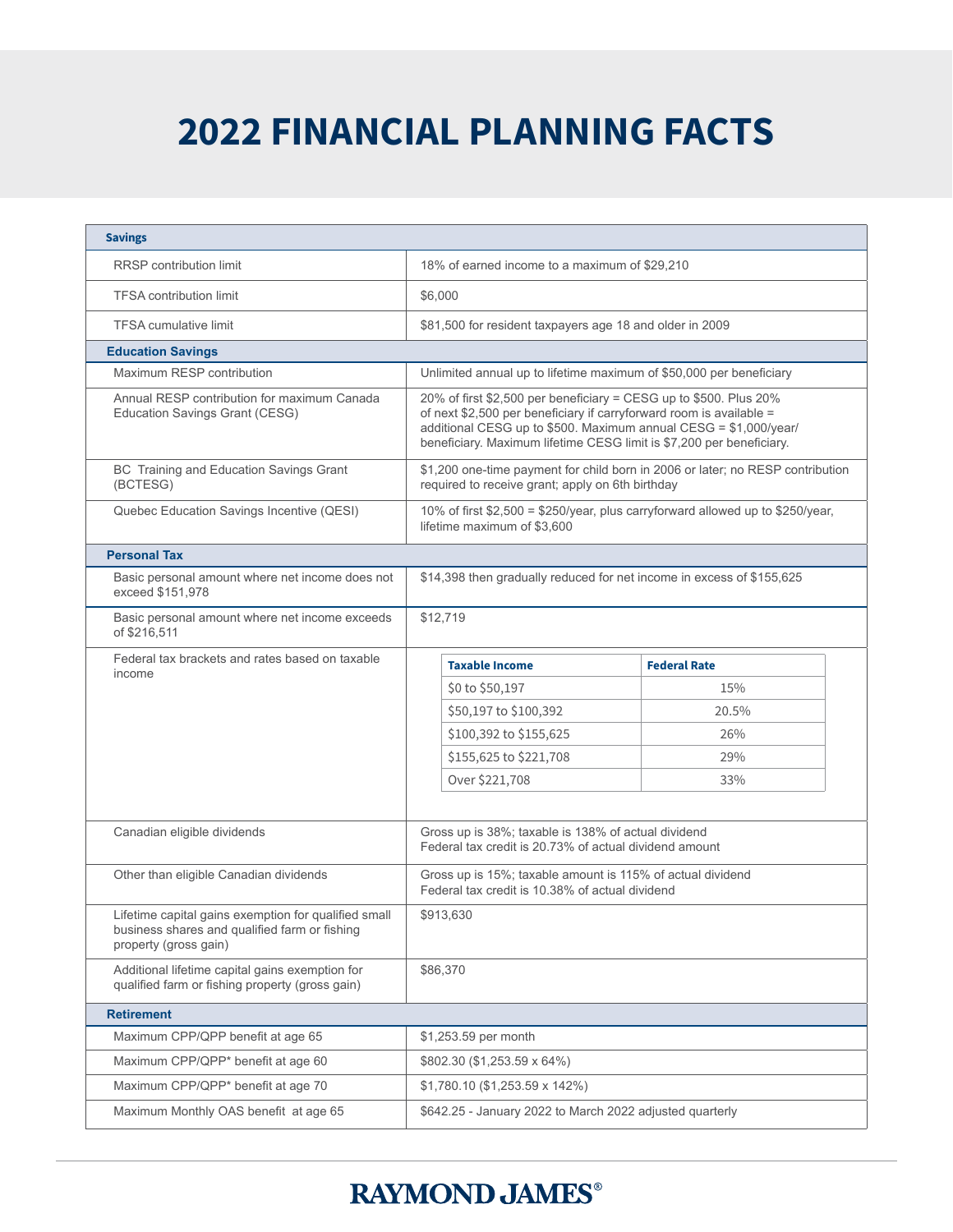| Maximum Monthly OAS benefit at age 70                                        | \$873.46 (\$642.25 x 136%) - January 2022 to March 2022 adj. quarterly                                                                                                                                         |  |  |  |
|------------------------------------------------------------------------------|----------------------------------------------------------------------------------------------------------------------------------------------------------------------------------------------------------------|--|--|--|
| OAS clawback rate                                                            | \$0.15 for every \$1 of net income above \$81,761 (\$79,845 for 2021) and<br>eliminated when net income exceeds \$133,141 (\$129,757 for 2021)<br>OAS is recovered July 2022 - June 2023 for the 2021 tax year |  |  |  |
| RRSP withholding tax / RRIF withholding for<br>amounts in excess of minimums | 10% (20% in Quebec) on amounts up to \$5,000<br>20% (25% in Quebec) on amounts over \$5,000 up to \$15,000<br>30% (30% in Quebec) on amounts over \$15,000                                                     |  |  |  |
| Age amount credit - individuals age 65 or older on<br>December 31, 2022      | \$7,898 - reduced by 15% for net income over \$39,826, credit fully eliminated at<br>net income of \$92,479                                                                                                    |  |  |  |
| <b>Disability Savings</b>                                                    |                                                                                                                                                                                                                |  |  |  |
| Maximum RDSP contribution                                                    | Unlimited annual up to lifetime maximum of \$200,000 per beneficiary                                                                                                                                           |  |  |  |
| Annual RDSP Canada Disability Savings Grant<br>(CDSG) matches                | Amount of grant when family income is \$100,392 or less:<br>- on the first \$500 contribution - 300% match up to \$1,500/year<br>- on the next \$1,000 contribution - 200% match up to \$2,000/year            |  |  |  |
|                                                                              | Amount of grant when familiy income is more than \$100,392:<br>- on the first \$1,000 contribution - 100% match up to \$1,000/year                                                                             |  |  |  |
| Lifetime CDSG limit                                                          | \$70,000                                                                                                                                                                                                       |  |  |  |
| Annual RDSP Canada Disability Savings Bond<br>(CDSB) maximum                 | \$1,000 (no bond entitlement when income exceeds \$50,197)                                                                                                                                                     |  |  |  |
| Lifetime CDSB limit                                                          | \$20,000                                                                                                                                                                                                       |  |  |  |
| Disability amount credit                                                     | \$8,870                                                                                                                                                                                                        |  |  |  |
| <b>Payroll Deductions</b>                                                    |                                                                                                                                                                                                                |  |  |  |
| CPP/QPP employer & employee contribution rate                                | 5.70% (6.15% in Quebec) over the \$3,500 basic exemption                                                                                                                                                       |  |  |  |
| CPP/QPP maximum contribution                                                 |                                                                                                                                                                                                                |  |  |  |
|                                                                              | \$3,499.80 (\$3,776.10 in Quebec)                                                                                                                                                                              |  |  |  |
| CPP/QPP maximum contribution for self-employed                               | \$6,999.60 (\$7,552.20 in Quebec)                                                                                                                                                                              |  |  |  |
| CPP/QPP maximum pensionable earnings                                         | \$64,900                                                                                                                                                                                                       |  |  |  |
| El employee premium rate                                                     | 1.58% (1.20% in Quebec)                                                                                                                                                                                        |  |  |  |
| El employer premium rate                                                     | 2.21% (1.68% in Quebec)                                                                                                                                                                                        |  |  |  |
| El employee maximum premium                                                  | \$952.74 (\$723.60 in Quebec)                                                                                                                                                                                  |  |  |  |
| El employer maximum premium                                                  | \$1,333.84 (\$1,013.04 in Quebec)                                                                                                                                                                              |  |  |  |
| El employee maximum insurable earnings                                       | \$60,300                                                                                                                                                                                                       |  |  |  |
| Quebec Parental Insurance Plan (QPIP) employee<br>contribution rate          | 0.494%                                                                                                                                                                                                         |  |  |  |
| Quebec Parental Insurance Plan (QPIP) employer<br>contribution rate          | 0.692%                                                                                                                                                                                                         |  |  |  |
| Quebec Parental Insurance Plan (QPIP) self-<br>employed contribution rate    | 0.878%                                                                                                                                                                                                         |  |  |  |
| QPIP employee maximum premium                                                | \$434.72                                                                                                                                                                                                       |  |  |  |
| QPIP employer maximum premium                                                | \$608.96                                                                                                                                                                                                       |  |  |  |
| QPIP self-employed maximum premium<br>Maximum QPIP insurable earnings        | \$772.64<br>\$88,000                                                                                                                                                                                           |  |  |  |

## **RAYMOND JAMES®**